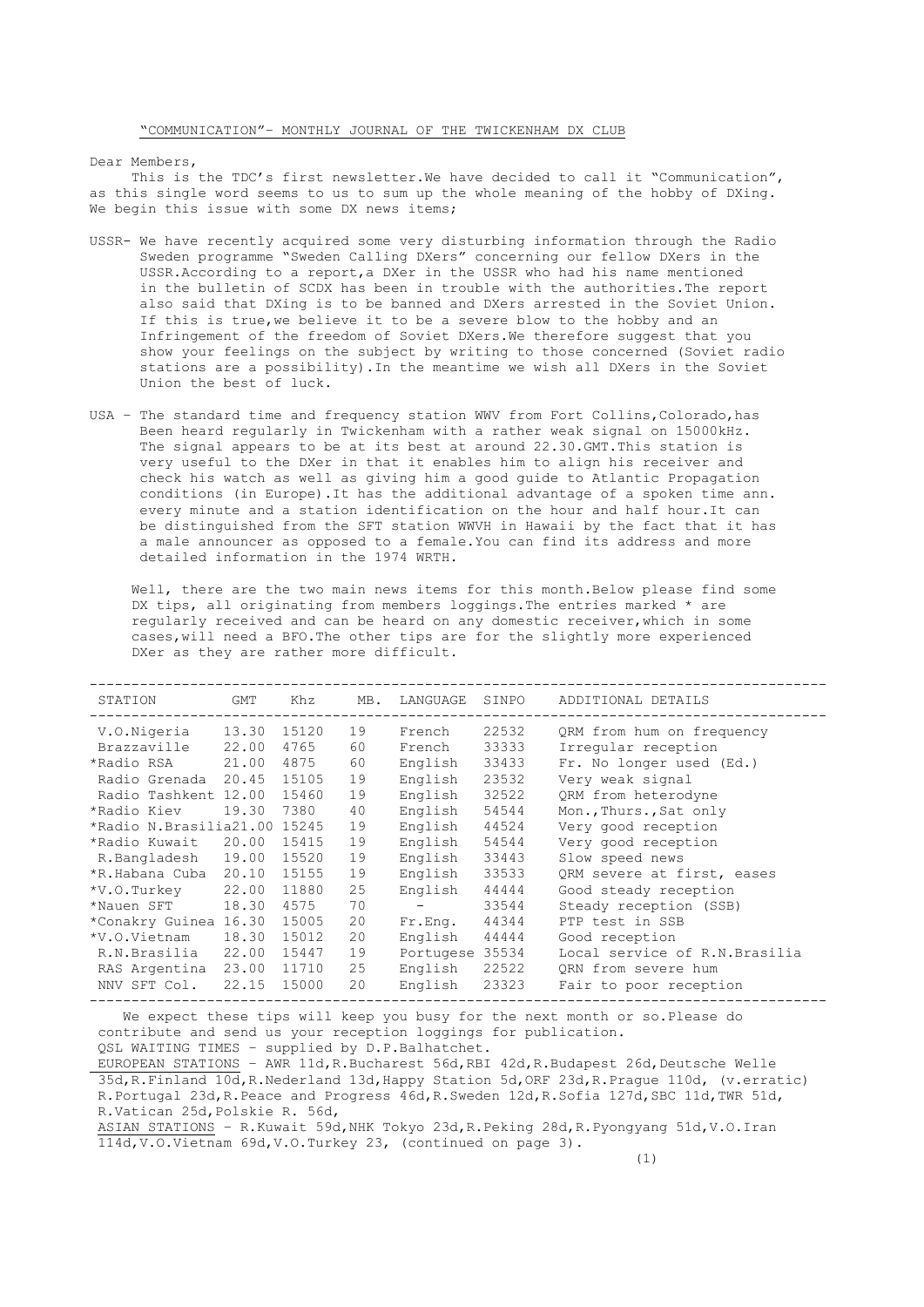SEPTEMBER PROPAGATION REPORT.

 Towards the end of August the low frequencies will become more crowded at night as the higher frequencies become unusable.You will find that between September and February there will be little or no reception on frequencies below about 14 Mhz after about 19.30 hours GMT. This will continue until early morning. The changing propagation conditions are due to the very low sun-spot cycle we are now experiencing.

 The best band for DX in early August was 19 metres (during the late evening). Towards the end of August until mid-September the best band should be 25 metres.In late September,at night, it should be 31 metres.During the daylight hours the higher frequencies will be open.This report applies to the British Isles and West Europe only and was contributed by Dave Kenny (TDC 001 GB).

SPOTLIGHT ON A RADIO STATION – a regular feature.This month we spotlight Radio Australia. (Melbourne 3000,Victoria Australia).

 Radio Australia's headquarters are in Melbourne.It transmits daily in English, French,Indonesian,Thai,Mandarin,Cantonese,Vietnamese and Japanese.Radio Australia has four transmitting sites. They are at Brisbane, Darwin, Lyndhurst and Shepparton. The station verifies correct reception reports with official verification cards.At the moment they have a very attractive set depicting Australian wild flowers,with full verification data on the reverse side.

Radio Australia has a listeners club and prints programme guides, transmission schedules and reception report cards.The station also has a DX programme called "DXers Calling" which is broadcast in the transmission to the United Kingdom on Sundays.They have a regular mailbag programme.On the whole their programmes are very interesting and informative.Reception in Europe is best from 07.00 hrs GMT in the 31 metre band (9570 KHz).

## PROPAGANDA ON THE SHORTWAVES – A SAD REALITY. By D.P.Balhatchet.

 In these days of high power transmitters,propaganda is,in my opinion,far too prominent on the shortwaves.As is well known,the radio waves are open to all those who ,for purposes best known to themselves,wish to pollute the F2 layer with their accusations against anybody and everybody- except themselves,of course.Unfortunately the greatest majority of radiostations which are directly controlled by the state broadcast only the state's view on certain matters,thus depriving listeners of balanced and unbiased information.These stations try to force their ideals on others without giving a thought to the strain on international relations and the bitterness between people of different nationalities that their broadcasts can cause.

 Some government controlled stations however,are a great source of interesting (though sometimes biased) information about their various countries.Therefore,I do not want to give the impression that all government stations are bad - just a few. A successful propaganda technique used by many radio stations is to give accounts Of seemingly normal day-to-day news items yet to twist these items to their best Advantage by giving the facts their own interpretations,thereby attempting to further their own ideals.These stations are in many instances even a source of amusement to the sensible listeners who are often tickled pink by the station's hilarious efforts at indoctrination.I am sure readers will know who these offenders are;and I hope that they will bear in mind that those propaganda stations ought to be treated with contempt - and caution.

If you have any articles like the above we would be most grateful if you would send them along for publishing.

## DX CONTEST 'ORIENT '74' LITTLELOST DX CLUB/NORDWEST RADIOCLUB:

We have just received news of a DX contest to be held shortly by the Littlelost DX Club/Nordwest Radioclub.They have written to us asking us to pass the following Information on to our members:

From November 2<sup>nd</sup> to November 9<sup>th</sup> 1974, the Littlelost DX Club/Norwest Radioclub are holding a DX contest called ORIENT '74,which is open to all Dxers.during the above period competitors are asked to log and report on as many… continued,PTO

(2)